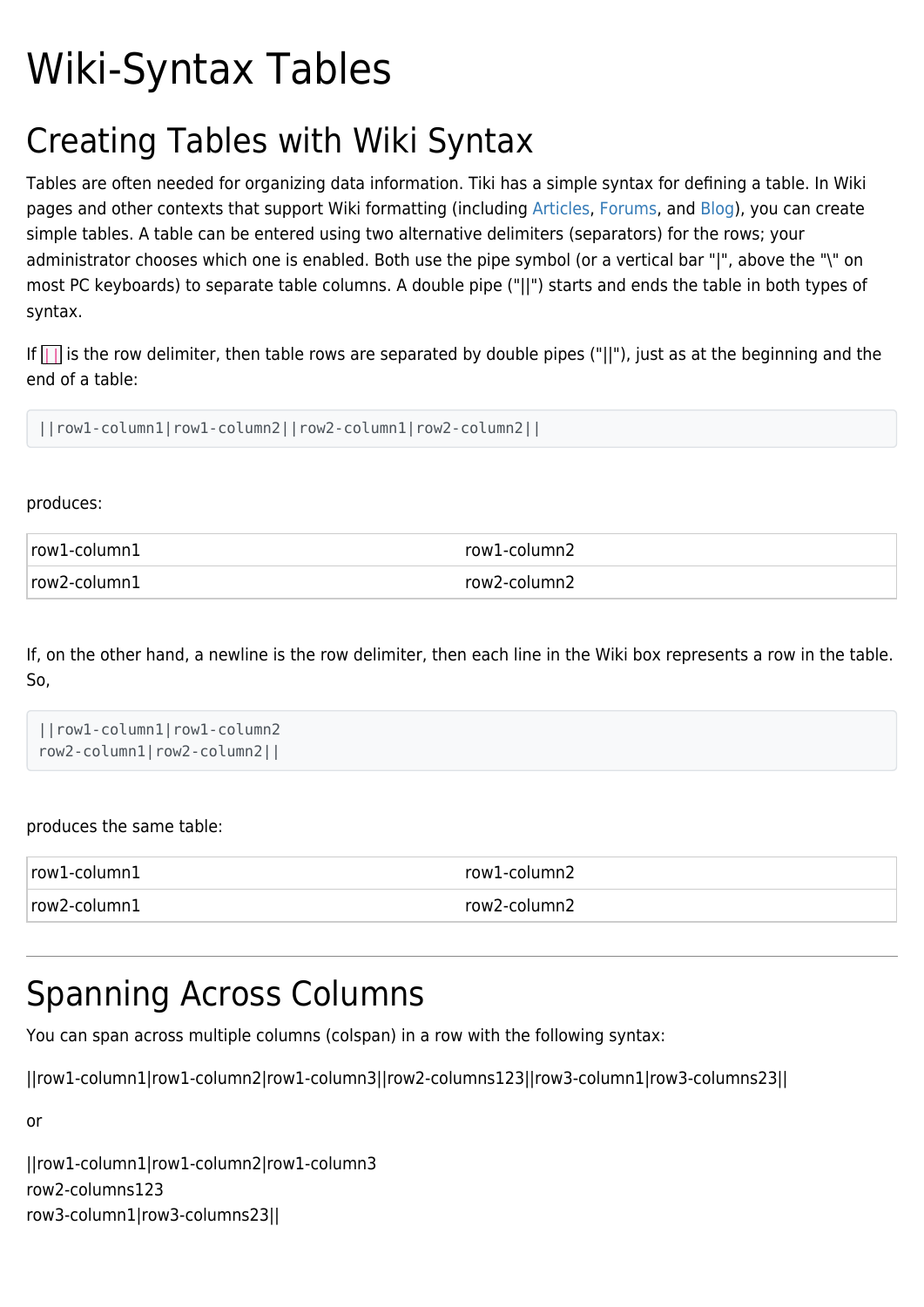#### produces

| $row1$ -column $1$ | row1-column2   | row1-column3 |
|--------------------|----------------|--------------|
| row2-columns123    |                |              |
| row3-column1       | row3-columns23 |              |

Note that partial column spanning only occurs in the last columns of a table. For instance, there is no way to span across the first two columns of a three column table.

#### Fancytable

Use [PluginFancytable](https://doc.tiki.org/PluginFancyTable) to create sortable and good looking tables.

Code :

```
{FANCYTABLE(head="row1-column1|row1-column2")}
row2-column1|row2-column2
{FANCYTABLE}
```
#### Produces :

| row1-column1 | row1-column2 |
|--------------|--------------|
| row2-column1 | row2-column2 |

### Line Breaks

If you need to have multiple rows in a single cell of a table, use three percent signs to create line breaks, like this:

||Sample Table row1-col1|row1-col2%%%second line%%%third line|row1-col3 row2-col1|row2-col2|row2-col3%%%second line||

produces:

| Sample Table    |                                       |                         |
|-----------------|---------------------------------------|-------------------------|
| $row1$ -col $1$ | row1-col2%%%second line<br>third line | row1-col3               |
| row2-col1       | row2-col2                             | row2-col3%%%second line |

#### Centering Table Text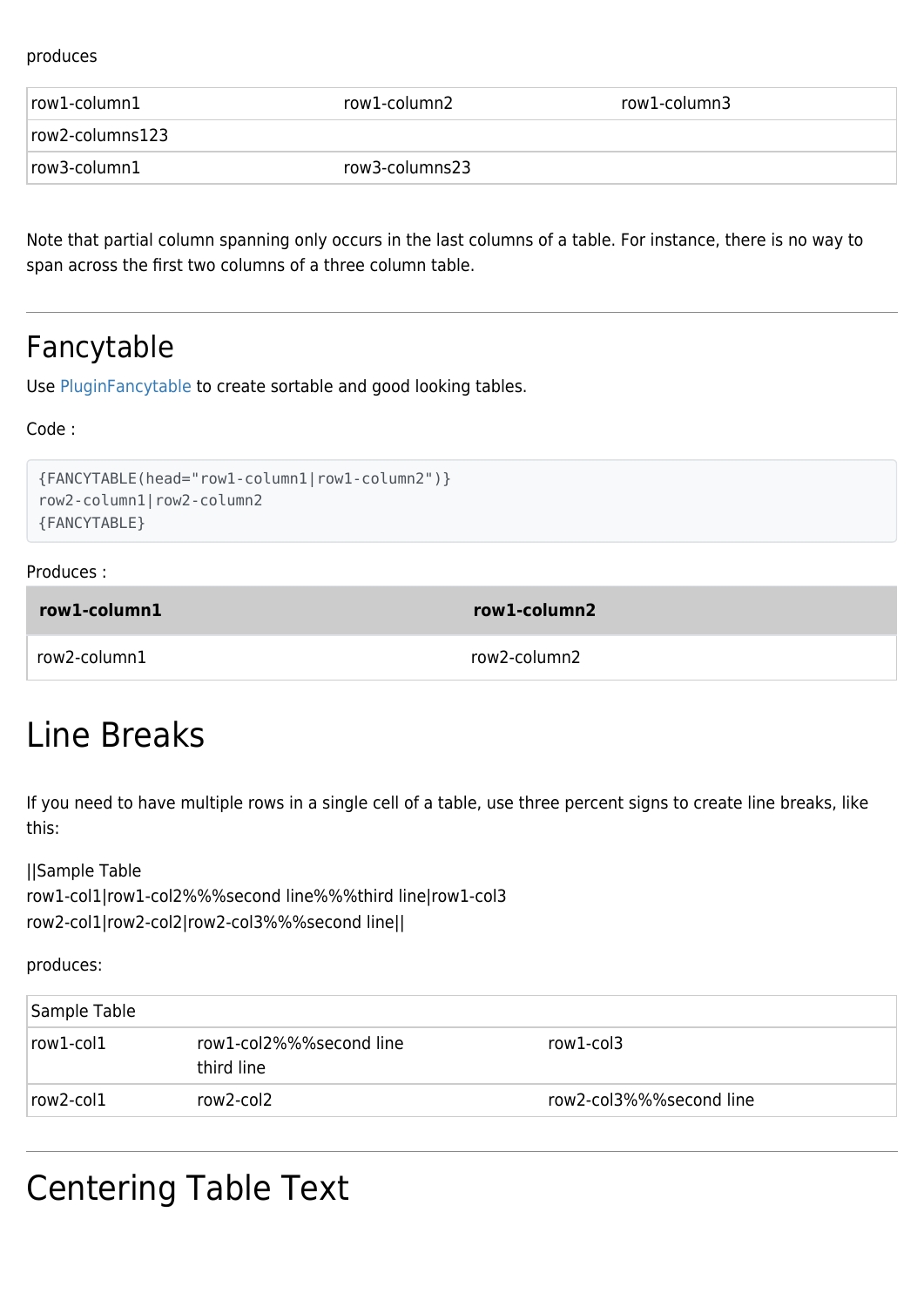To center any text, including text in a table, use two colons before and two colons after:

::This text is centered.::

produces:

```
This text is centered.
```
||::Sample Table:: row1-col1|row1-col2 row2-col1|row2-col2||

produces:

| Sample Table    |           |
|-----------------|-----------|
| $row1$ -col $1$ | row1-col2 |
| $row2$ -col $1$ | row2-col2 |

# Positioning tables in a page Centered Tables

Use [plugincenter](https://doc.tiki.org/PluginCenter).

Code :

```
{CENTER()}||Sample Table
row1-col1|row1-col2
row2-col1|row2-col2||{CENTER}
```
#### Produces :

| Sample Table    |           |
|-----------------|-----------|
| $row1$ -col $1$ | row1-col2 |
| row2-col1       | row2-col2 |
|                 |           |

#### Right-Aligned Tables

If you need to right-align a table itself, you must use a DIV structure, and you must use both the align and float commands, or IE users won't see it aligned correctly. Use this:

```
{DIV(class=>class, type=>div, align=>right, float=>right)}||::Sample Table::
row1-col1|row1-col2
row2-col1|row2-col2||{DIV}
```
to produce: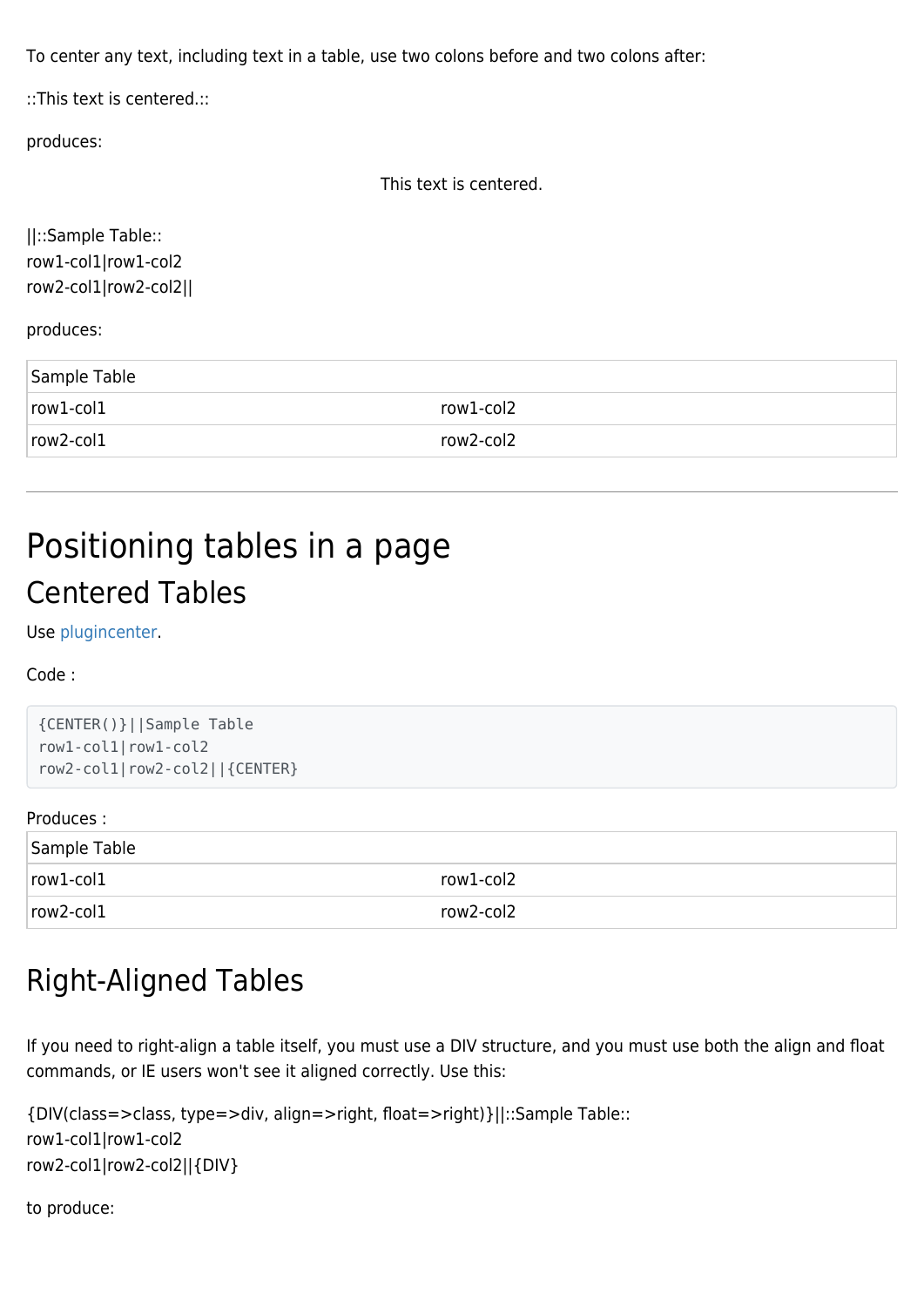| Sample Table    |           |
|-----------------|-----------|
| $row1$ -col $1$ | row1-col2 |
| $row2$ -col $1$ | row2-col2 |